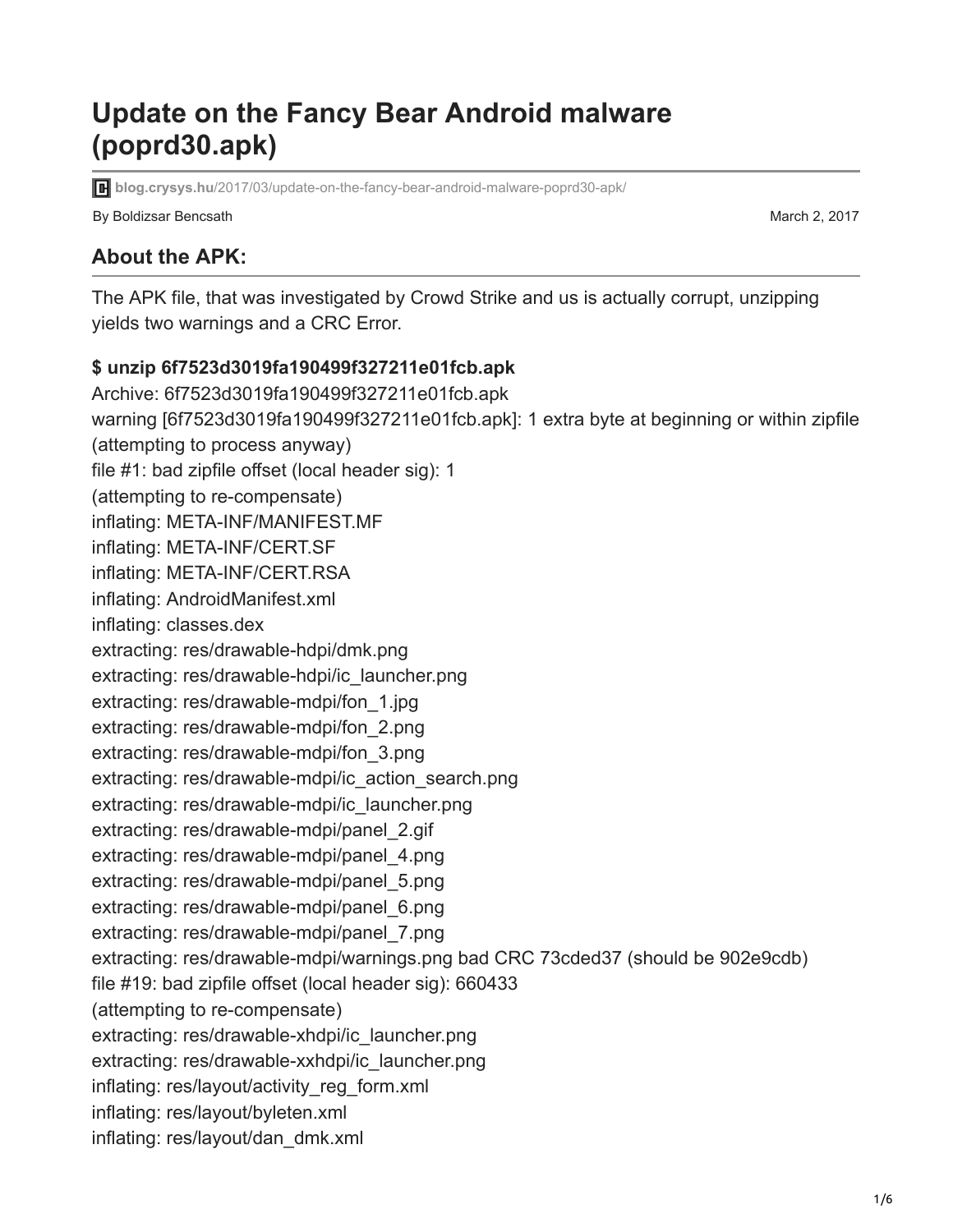inflating: res/layout/dan\_meteo.xml inflating: res/layout/dan\_vr\_2.xml inflating: res/layout/meteo\_podg\_form.xml inflating: res/layout/o\_avtope\_form.xml inflating: res/layout/pomow\_form.xml inflating: res/layout/promt.xml extracting: resources.arsc

In this form, it is not possible to install the APK, trying so results in the phone yielding the following error message:

## **\$ adb install 6f7523d3019fa190499f327211e01fcb.apk**

Failed to install 6f7523d3019fa190499f327211e01fcb.apk: Failure [INSTALL\_PARSE\_FAILED\_UNEXPECTED\_EXCEPTION: Failed to parse /data/app/vmdl135131206.tmp/base.apk: AndroidManifest.xml]

From the error messages we suspected, that an extra byte somehow ended up in the APK file.

The repair process consisted of finding and removing an extra byte from the file "warnings.png". By changing only this byte and getting a valid APK file, this might be the original file. After repair, we got the following file.

### **\$ sha256sum REPAIRED.apk**

5b6ea28333399a73475027328812fb42259c12bb24b6650e5def94f4104f385e REPAIRED.apk

### **\$ unzip -vt REPAIRED.apk**

Archive: REPAIRED.apk testing: META-INF/MANIFEST.MF OK testing: META-INF/CERT.SF OK testing: META-INF/CERT.RSA OK testing: AndroidManifest.xml OK testing: classes.dex OK testing: res/drawable-hdpi/dmk.png OK testing: res/drawable-hdpi/ic\_launcher.png OK testing: res/drawable-mdpi/fon\_1.jpg OK testing: res/drawable-mdpi/fon\_2.png OK testing: res/drawable-mdpi/fon\_3.png OK testing: res/drawable-mdpi/ic\_action\_search.png OK testing: res/drawable-mdpi/ic\_launcher.png OK testing: res/drawable-mdpi/panel\_2.gif OK testing: res/drawable-mdpi/panel\_4.png OK testing: res/drawable-mdpi/panel\_5.png OK testing: res/drawable-mdpi/panel\_6.png OK testing: res/drawable-mdpi/panel\_7.png OK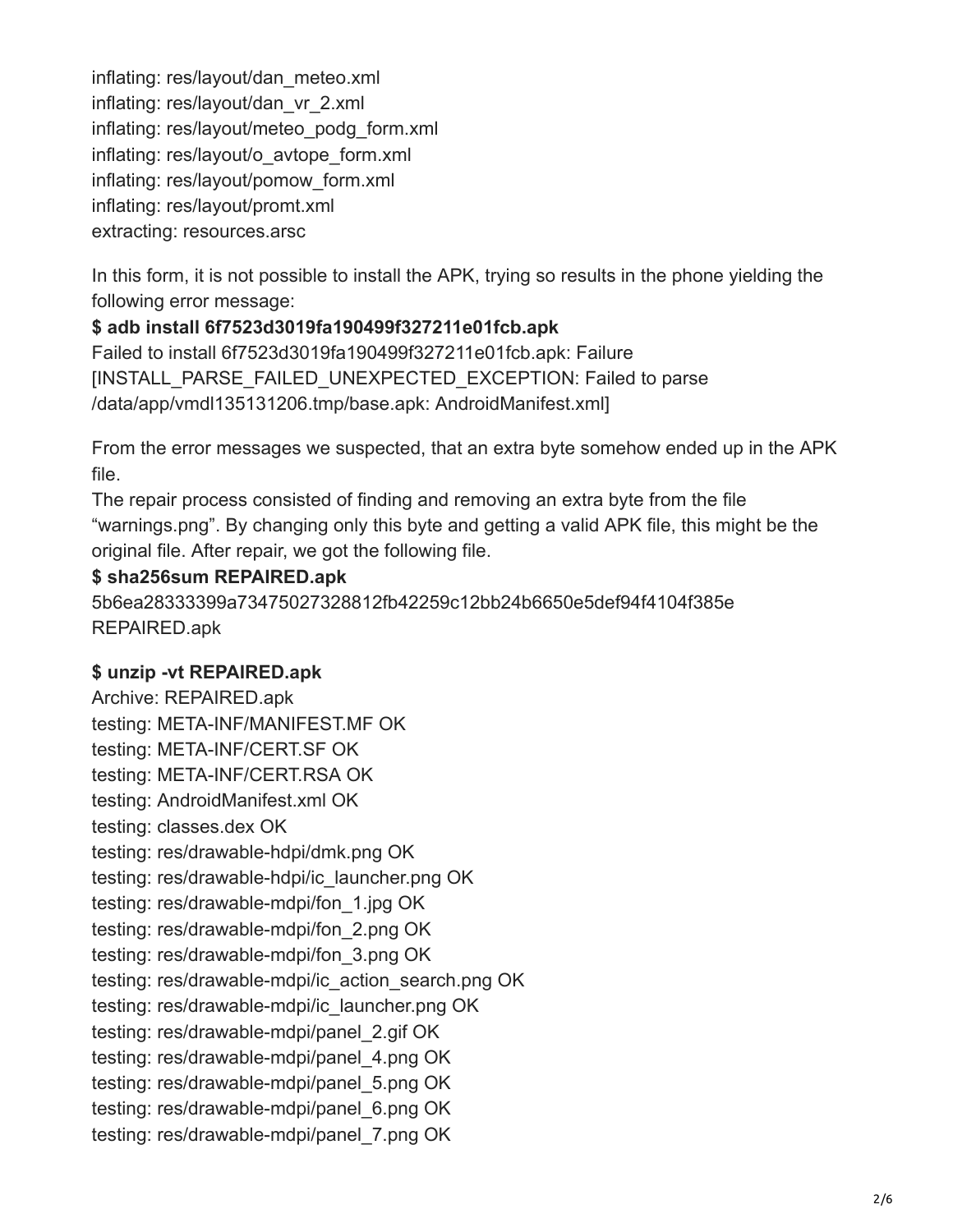testing: res/drawable-mdpi/warnings.png OK testing: res/drawable-xhdpi/ic\_launcher.png OK testing: res/drawable-xxhdpi/ic\_launcher.png OK testing: res/layout/activity\_reg\_form.xml OK testing: res/layout/byleten.xml OK testing: res/layout/dan\_dmk.xml OK testing: res/layout/dan\_meteo.xml OK testing: res/layout/dan\_vr\_2.xml OK testing: res/layout/meteo\_podg\_form.xml OK testing: res/layout/o\_avtope\_form.xml OK testing: res/layout/pomow\_form.xml OK testing: res/layout/promt.xml OK testing: resources.arsc OK No errors detected in compressed data of REPAIRED.apk.

#### **\$ jarsigner -verbose -verify REPAIRED.apk**

s 2215 Thu Feb 28 18:33:46 CET 2008 META-INF/MANIFEST.MF 2268 Thu Feb 28 18:33:46 CET 2008 META-INF/CERT.SF 1714 Thu Feb 28 18:33:46 CET 2008 META-INF/CERT.RSA sm 6108 Thu Feb 28 18:33:46 CET 2008 AndroidManifest.xml sm 543000 Thu Feb 28 18:33:46 CET 2008 classes.dex sm 7047 Thu Feb 28 18:33:46 CET 2008 res/drawable-hdpi/dmk.png sm 1703 Thu Feb 28 18:33:46 CET 2008 res/drawable-hdpi/ic\_launcher.png sm 68364 Thu Feb 28 18:33:46 CET 2008 res/drawable-mdpi/fon\_1.jpg sm 153893 Thu Feb 28 18:33:46 CET 2008 res/drawable-mdpi/fon\_2.png sm 182654 Thu Feb 28 18:33:46 CET 2008 res/drawable-mdpi/fon\_3.png sm 311 Thu Feb 28 18:33:46 CET 2008 res/drawable-mdpi/ic\_action\_search.png sm 1853 Thu Feb 28 18:33:46 CET 2008 res/drawable-mdpi/ic\_launcher.png sm 2241 Thu Feb 28 18:33:46 CET 2008 res/drawable-mdpi/panel\_2.gif sm 4420 Thu Feb 28 18:33:46 CET 2008 res/drawable-mdpi/panel\_4.png sm 450 Thu Feb 28 18:33:46 CET 2008 res/drawable-mdpi/panel\_5.png sm 1448 Thu Feb 28 18:33:46 CET 2008 res/drawable-mdpi/panel\_6.png sm 551 Thu Feb 28 18:33:46 CET 2008 res/drawable-mdpi/panel\_7.png sm 25089 Thu Feb 28 18:33:46 CET 2008 res/drawable-mdpi/warnings.png sm 2545 Thu Feb 28 18:33:46 CET 2008 res/drawable-xhdpi/ic\_launcher.png sm 4845 Thu Feb 28 18:33:46 CET 2008 res/drawable-xxhdpi/ic\_launcher.png sm 4356 Thu Feb 28 18:33:46 CET 2008 res/layout/activity reg\_form.xml sm 20332 Thu Feb 28 18:33:46 CET 2008 res/layout/byleten.xml sm 10584 Thu Feb 28 18:33:46 CET 2008 res/layout/dan\_dmk.xml sm 20852 Thu Feb 28 18:33:46 CET 2008 res/layout/dan\_meteo.xml sm 10208 Thu Feb 28 18:33:46 CET 2008 res/layout/dan\_vr\_2.xml sm 2772 Thu Feb 28 18:33:46 CET 2008 res/layout/meteo\_podg\_form.xml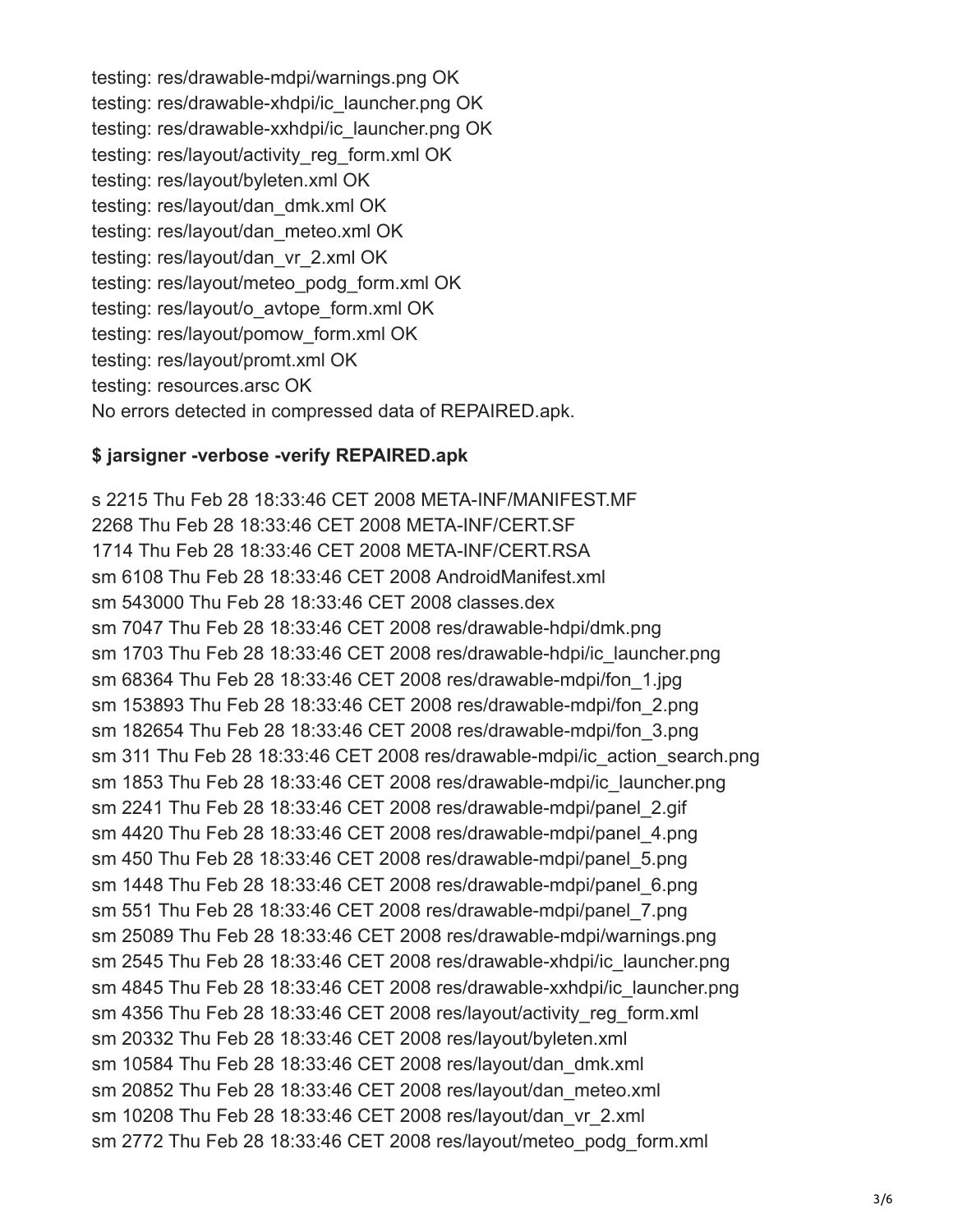sm 2076 Thu Feb 28 18:33:46 CET 2008 res/layout/o\_avtope\_form.xml sm 2944 Thu Feb 28 18:33:46 CET 2008 res/layout/pomow\_form.xml sm 952 Thu Feb 28 18:33:46 CET 2008 res/layout/promt.xml sm 13296 Thu Feb 28 18:33:46 CET 2008 resources.arsc

s = signature was verified m = entry is listed in manifest k = at least one certificate was found in keystore i = at least one certificate was found in identity scope

> Signed by "EMAILADDRESS=android@android.com, CN=Android, OU=Android, O=Android, L=Mountain View, ST=California, C=US" Digest algorithm: SHA1 Signature algorithm: SHA1withRSA, 2048-bit key

jar verified.

## Warning:

This jar contains entries whose certificate chain is not validated.

This jar contains signatures that does not include a timestamp. Without a timestamp, users may not be able to validate this jar after the signer certificate's expiration date (2035-07-17) or after any future revocation date.

Re-run with the -verbose and -certs options for more details.

## **About the RC4/encryption key:**

By decompiling and manually "refactoring" the encryption algorithm, we discovered a "[textbook](https://en.wikipedia.org/wiki/RC4#Key-scheduling_algorithm_.28KSA.29)" RC4 implementation as the encryption routine, which uses the hard-coded key as a first-part to the encryption key, with the second-part coming as a parameter from the function call:



Analyzing the XAgent linux sample, which also contained this RC4 key, we did not found an RC4 implementation, but a simple XOR based encryption routine: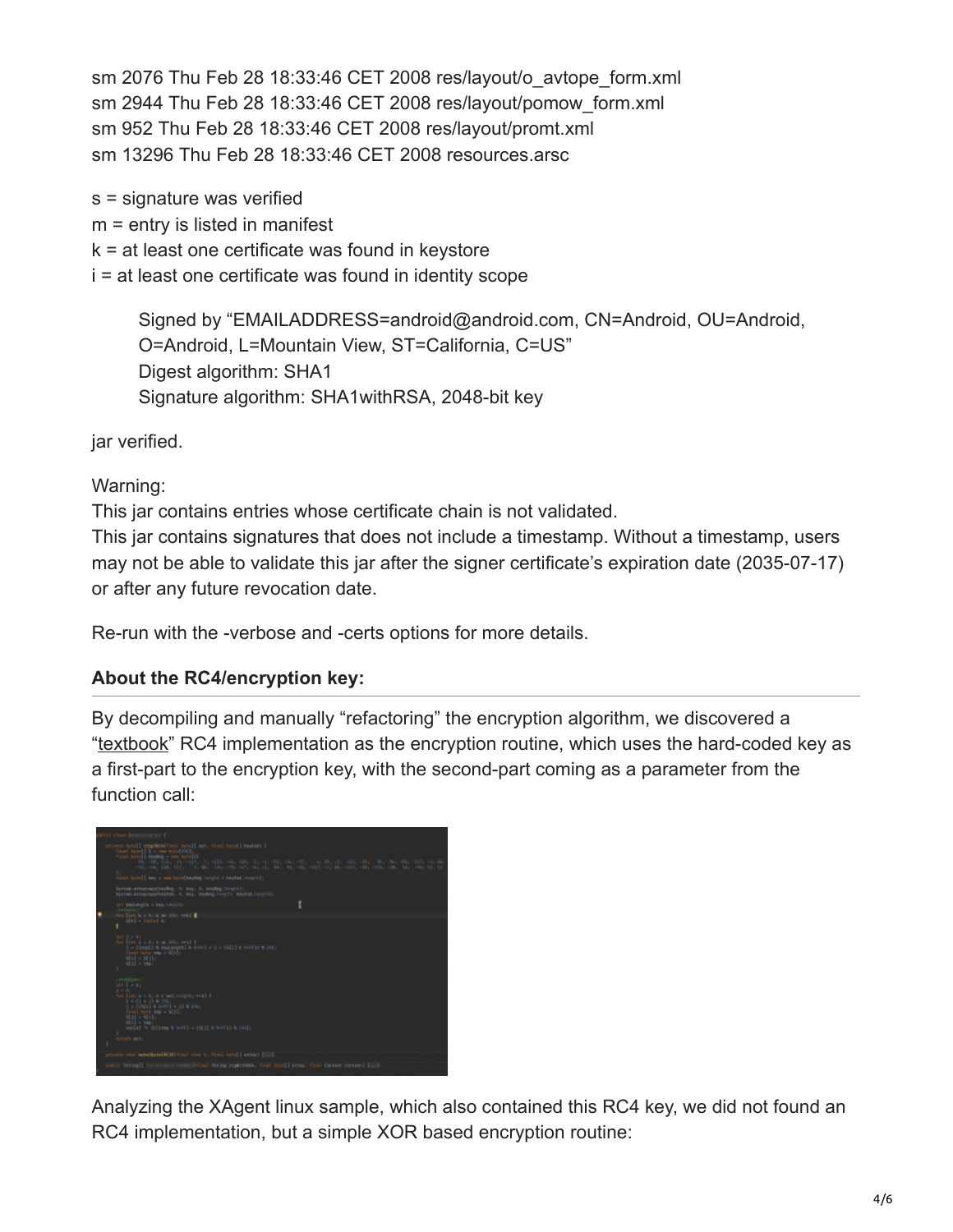

We found one function call, which used the encryption key from the APK as input, but surprisingly, it was not used as key parameter, but input parameter.

For checking HTTP GET and POST messages a different XOR based check routine can be found, and a Base64-like encoding. After decoding, the XOR based routine checks the http result's body. It xors the 4-11 bytes with the first 4 bytes as a key. It then should be equal to a hardcoded value (7 bytes) which the sample uses to check whether the recv succeeded or not.

```
length = 0:<br>v4 = \{\text{void s\}\text{operator new(0x18u)}:\<br>constructor a((int)v4):<br>ct = decode((int)v4, a2, a3, (int)&length):<br>if (v4)
€
   destructor_a{{int}v4};<br>operator delete{v4};
١
   nionEax.i = 0:
if ( ct 88 length > 3 )
 ŧ
   do<br>
et[unionEax.i++ + 4] ^= ct[unionEax.i & 3];<br>
while ( unionEax.i += 11 );<br>
v7 = nencmp(checkValue, ct + 4, 7u);<br>
unionEax.pt = 0;<br>
if ( +v7 )
    do
    .
       ptien = length = 11;<br>moutien = length = 11;
       v10 = ptLen;
       unionEax.pt = calloc(ptien, 1u);<br>if ( unionEax.pt )
            qmemcpy(unionEax.pt, ct + 11, v10);
            tmp = unionEax.pt;
           free(ct);
           unionEx. pt = tp;J.
   1
return unionEax.pt;
```
These XAgent linux samples are very similar to a Windows version that has been found in november, 2013

(5f6b2a0d1d966fc4f1ed292b46240767f4acb06c13512b0061b434ae2a692fa1).